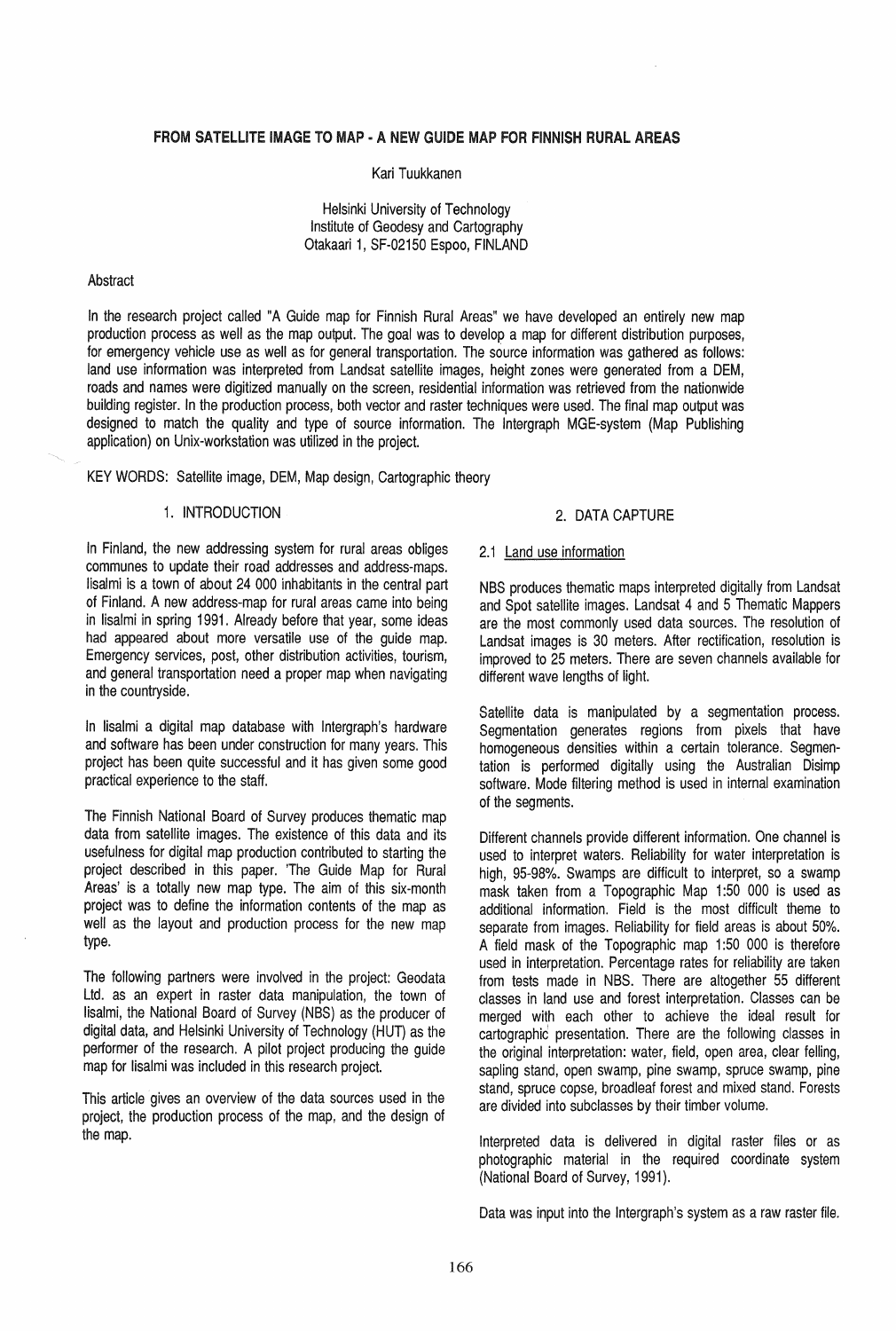It was warped to a real coordinate system using the software module called I/RAS C. In the final outputs each land use class is displayed with a certain color, which is read from a color table. Colors were designed by editing the color table.

# 2.2 Digital elevation model

NBS produces digital elevation models based on digitized contour lines of the base map. DEM has a grid structure and the size of one pixel is  $50 \times 50$  meters. Software that generates the model is tailored in NBS. Hill shadings for map presentations can also be computed from the DEM.

Height information in the Guide Map for Rural Areas is represented as elevation zones. No hill shadings were used. Zones were generated as a combination of the satellite image and the elevation model. Intergraph's MapPublisher software was used to run the logical operations between elevation model and satellite image.

## 2.3 Roads

## Road Database

NBS is establishing a nationwide Road Database. The following linear objects are described in the database: middle line of the road, bridge, ferry connection and crossing. Other geometric objects in the database are parallel lanes, railway junction, light traffic crossing, barrier and dead-end road junction. Geometric objects have the following attributes: the name and the number of the road, surfacing of the road, the road maintainer, trafficability and one-way or two-way information (Marttinen, 1991). Road classification is based on the Basic Map 1:10 000/1:20 000. The database is by now in the design stage, complete digital information will be achieved sometime in the future.

### **Digitizing**

In our pilot project, roads were digitized in the following stages: first, the Topographic Map 1 :50000 was scanned. Second, the so-called "red roads" were vectorized automatically using Intergraph's INEG software. "Red roads" include the main and local roads. Third, we scanned the Basic Maps within the test area. Fourth, all the remaining trafficable roads were digitized on the screen. At the same time, road names were stored and roads were classified. Here, the classification was based on the road map 1:200 000 (GT-map).

#### 2.4 Residential information

There is a digital nationwide building register in Finland including coordinates, address, use, owner and some other details of every building. We transferred this register into Intergraph's graphics with an application program made in HUT. The real estate identifier was stored into the graphic element as an attribute.

# 2.5 Other sources

#### Place-names

Place-names of the Finnish Aeronautical chart 1 :500 000 and road map 1 :200 000 (GT-map) are available in digital format. These place-names are too sparse for the guide map 1 :50 000. Therefore we collected all names by digitizing on the screen. Text font and size were chosen by the type of the object.

### Municipal boundaries

The Finnish National Board of Survey has produced a digital file of municipal boundaries. This file was transferred into Intergraph's file format.

## Addresses

In the new addressing system in Finland, every house will have an address that is composed of the name of the road and a number that indicates distance from the starting point of the road. Numbers were generated by a routine of the MicroStation software plus an application program (Figure 1).

## Railroads & power lines

Railroads and power lines were digitized on the screen by utilizing the scanned Basic Map 1:10 000/1:20 000.

## **Waterways**

Rivers and creeks were digitized on the screen. Digitizing was based on the scanned water element of the Topographic Map 1:50 000.

#### Coast-lines

Coast-lines were produced by an automatic vectorization process. The process was performed with Intergraph's I/vEC software. Satellite data was used as input data.

# 3. DESIGNING THE MAP COLORS, SYMBOLOGY, AND LAYOUT

### 3.1 Starting points for designing

An essential part of this research was to design a map presentation that matches the requirements of prospective map users as well as possible. The primary user of this guide map is a car driver. Therefore, the roads must be clearly presented on the map. In addition, objects which are in the close vicinity of roads are important. The map user must have some fixed points to help navigating. Railroads, power lines and waterways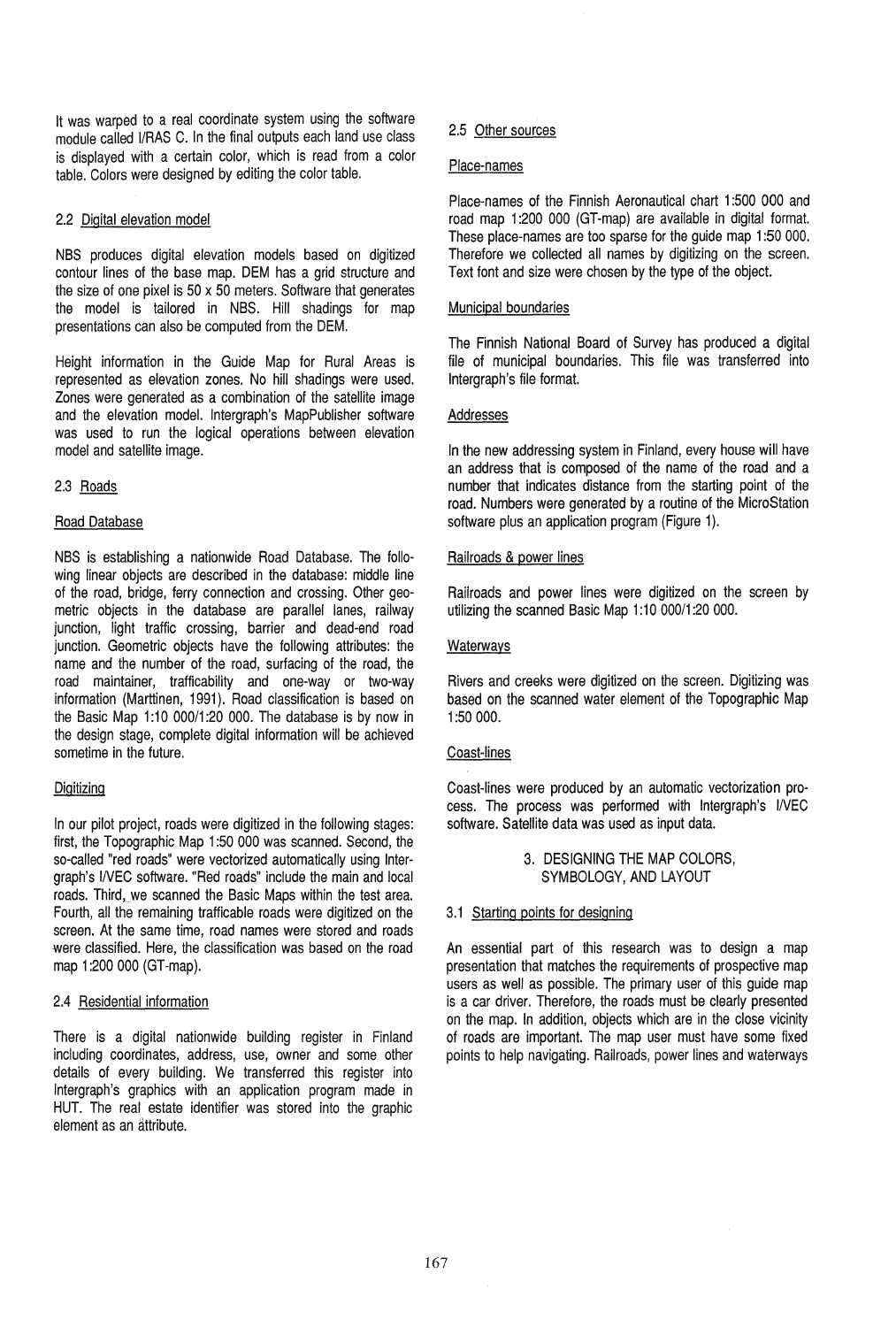crossing a road are easily perceivable objects. It is also important to distinguish roads of different classes from each other even when the map is read in bad light or very urgently.

The scale of this guide map was a given constraint, 1 :50 000. The scale places certain restrictions on the map design. One problem is the density of the buildings. Texts and symbols must be presented as small as possible so that all the objects fit on the map.

The basic idea in the map design was to reflect the real atmosphere of the landscape in the graphical presentation. This means the visual connection between the general appearance of the map and general appearance of the terrain. Imhof (Imhof, 1982) says: 'Topographical maps of medium and small scale appear most naturalistic when their color design most closely approximates the colors seen from ground level at corresponding viewing distances'. Therefore, it was decided to be use green as the main color in our Guide Map.

## 3.2 Elevation zones

In the original land use interpretation there are 55 classes. After generalization there are three classes left in the guide map: waters, fields, and uncultivated areas. At a scale of 1 :50 000, more than three classes would lead to a fragmented appearance. On the other hand, field as an open agricultural land area is the most important land use class for one who is travelling by car.

## Color design

Imhof (Imhof, 1982) presents three different methods of utilizing area tinting in terrain and topographic cartography:

1. To represent different land use classes by color tints.

2. To express the elevation zones of the earth's surface by color tints.

3. To combine these two methods.

In our research, method 3 has been used. Land use and elevation information are combined to produce elevation zones.

For each of these three objectives, there are three differing possibilities or approaches for color representation (Imhof, 1982):

A. "Stress on the closest imitation that can be made of natural colors."

B. "Conventional symbolic colors can be used for the hypsometric layers as well as for bringing out other elements."

C. "Attempts can be made to combine these two principles named above - naturalism and symbolism. Strictly speaking, most cartographic solutions are such combinations or compromises. "

In our Guide Map for rural areas, method C is used. Yellow is

used for the fields and green for uncultivated areas.

The most difficult part of hypsometric tinting is always the selection of colors for the elevation layers. Many color scales based on different principles can be used in choosing elevation zone colors. We chose the principle 'the higher, the darker', The aim in this principle is to keep the low-lying zones, which are thickly populated with built-up areas, lines of communication, etc., as light as possible. Because of the relatively low relief of Finnish landscape, 'the higher, the darker' method gives the most natural appearance for Finnish rural areas (Figure 1).

## Heights of hypsometric steps

The number of suitable, relatively light, and easily distinguishable color tones is only six to ten. According to Imhof, there are six solutions to the problem of defining the elevation steps (Imhof, 1982):

1. Equidistant steps.

2. Two sequences of equally vertical interval steps in combination.

- 3. Steps of equal area.
- 4. Irregularly changing step heights.

5. Steps based on an arithmetical progression or additive steps.

6. Steps based on a geometric progression.

Imhof states that method 6, 'geometric progression', fits well both low-lying areas and high mountains. Anyway, method 1, 'equidistant steps', is used in the Guide Map for Rural Areas. This is because terrain in Finland is slightly hilly and quite homogeneous. There are population and built-up areas both in low and high areas.

# 3.3 Finishing the layout of the map

Intergraph's MGE Map Finisher (MGFN) is a software module that gives possibilities to finish the map presentation. Grids, legends, and indexes can be generated. MGFN also provides feature selection, resymbolization, and complexing. We used MGFN in creating reference grids of a 5 km square with index letters on the sides and numbers at the top and bottom, A text index in alphabetical order was generated showing the location of text within a reference grid. MGFN includes symbol libraries for map symbols. For example, church symbol, and north arrow are ready-made standard symbols from these libraries. When a database is used with graphics, area thematic classification can be made automatically.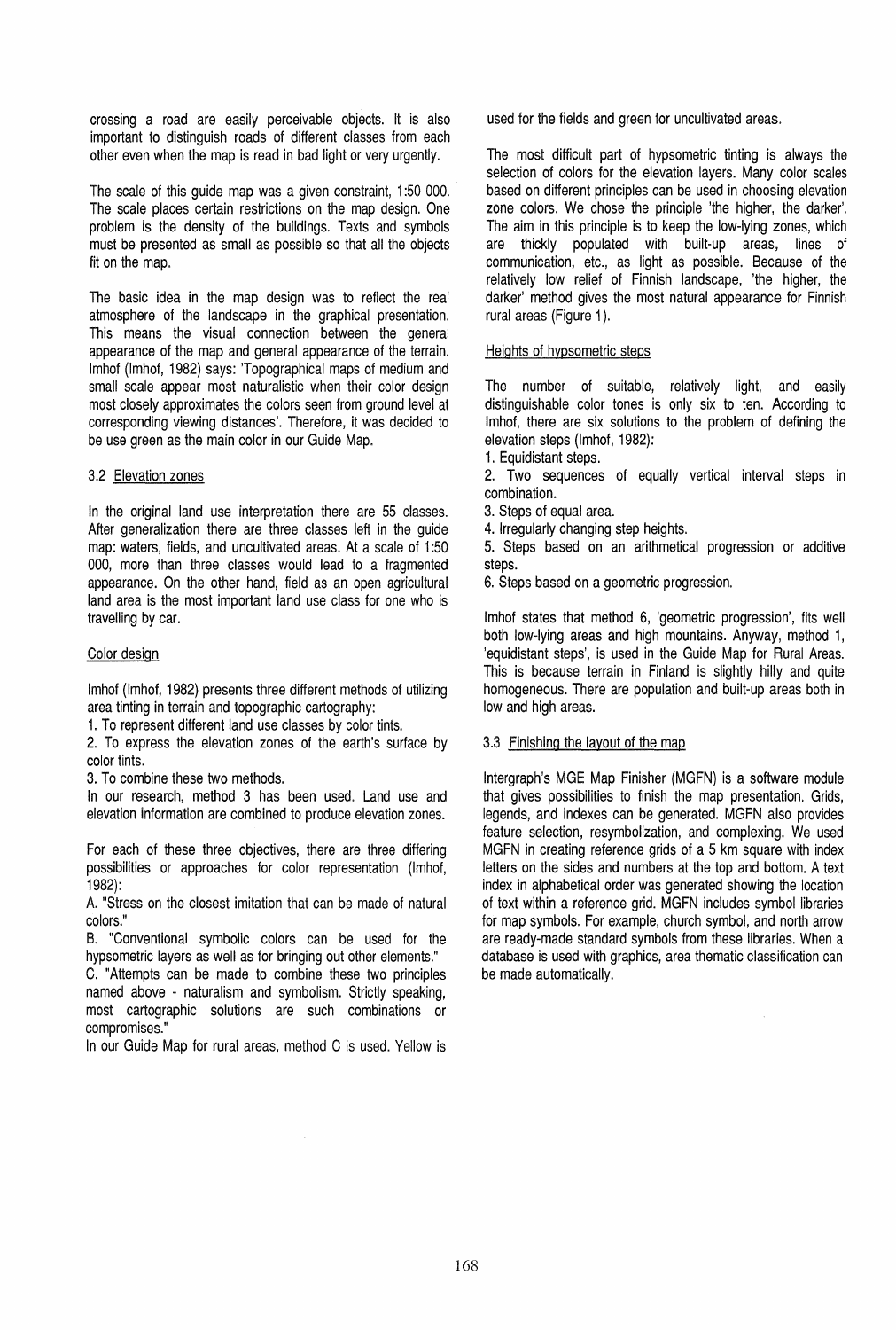## 4. OUTPUT PROCESS

Intergraph's MGE Map Publisher (MAPPUB) software makes the color separation process for map data in raster format. The color separation process accepts only raster information, so vector data must be rasterized before the process. The number of raster files corresponds the number of map features. Every feature has its color definition as a RGB-value. MAPPUB reads the Run Length Encoded raster files, color definitions, printing priorities, and masks. From this input data, it outputs one color file for each printing color. These raster files can be plotted as color-separated, composited films by the film recorder.

# 5. HARDWARE AND SOFTWARE SOLUTIONS

The town of lisalmi, Geodata Ltd., and the Institute of Geodesy and Cartography in HUT are working with Intergraph's workstations and softwares. Therefore it was easy to choose Intergraph as a platform for this research. Series 6040 and 2000 graphic workstations running under the operation system Clix (Intergraph's version of Unix) were used.

The production process of this map can be done totally with Intergraph's software products. Only one file format translator and some controlling macros were made as applications in this project. MicroStation is CAD software which is the basic product for all products mentioned below. Spatial data in vector format was manipulated and stored with MicroStation in our project. MGE (Modular GIS Environment) is a GIS environment that can handle both spatial and attribute data. I/RAS B can be used to handle binary raster files, often scanned material such as maps and documents. I/RAS B was used to handle scanned base maps, scanned water masks, etc. I/RAS C can be used to handle continuous tone images, RGB images, and greyscale images. Satellite data and the elevation model were handled by I/RAS C in our project. MGE Map Finisher (MGFN) was used to give a map presentation to the digital files. MGE Map Publisher (MAPPUB) was used to do a color separation process. MAPPUB contains many routines for raster file conversions that were used in this project. INEC is software for automatic vectorizing. Coastlines and main roads were vectorized with I/VEC.

#### 6. CONCLUSIONS

This project gave valuable experience in the use of different digital files. Land use information produced from satellite images proved to be very useful in map production. However, interpreted information is not useful for map presentation without processing. Map design seems to be vitally important. When land use data is combined with the DEM in raster format, it is important that the size and the position of the pixels is the same in both sources.

Different digitizing methods were tested in the project. Onscreen digitizing proved to be a precise and fast method in digitizing the roads. Automatic vectorizing is useful when there is a lot of data to deal with. It is important to prepare the vectorizing process so that the result will be dense enough and possibly classified, too.

A lot of data was manipulated in raster format. Scanned base map, water mask, field mask, DEM, and land use data were raster files. In the test area - about 50 km  $\times$  50 km - files were quite fast to handle. Merging of raster files to the map production process was easily done. Raster and vector data were processed together without insuperable problems.

A major part of this research was designing the map. Technically, planning was easy to do. The most difficult part of planning was to find suitable colors for the elevation zones. The traditional theory of cartography which is documented e.g. in books by Imhof, offers a solid basis and useful solutions for the design problems also in the computer assisted environment.

Modern software modules can offer versatile possibilities for map data processing. However, when a new map production process is to be designed, the designer must be able to perform some applications of his or her own. This is because, there are always some bottlenecks in the process which cannot be solved without application programs.

## 7. REFERENCES

Imhof, Eduard. 1982. Cartographic Relief Presentation. Walter de Gruyter. Berlin. pp. 295-323.

Intergraph Finland Ltd. 1991. Brochure on MGE software modules.

Marttinen, Jorma. 1991. Road database, project plan. National Board of Survey.

National Board of Survey. 1991. Brochure on the land use and timber interpretation.

Tuukkanen, Kari. 1992. Designing the Guide Map for Rural Areas and its production process. Work required for a diploma. HUT.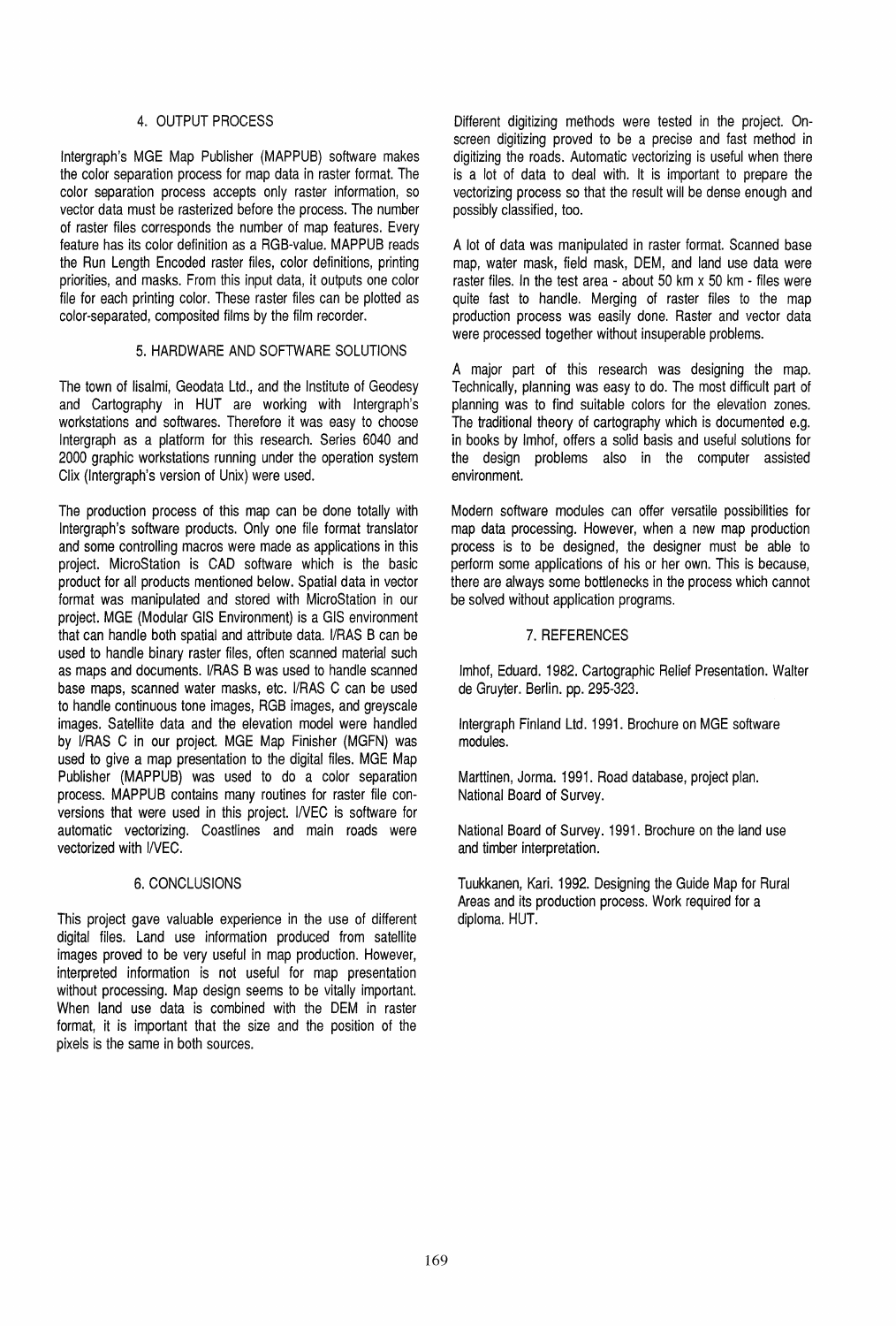

Figure 1: A part of the Guide Map for Rural Areas in lisalmi, Finland.